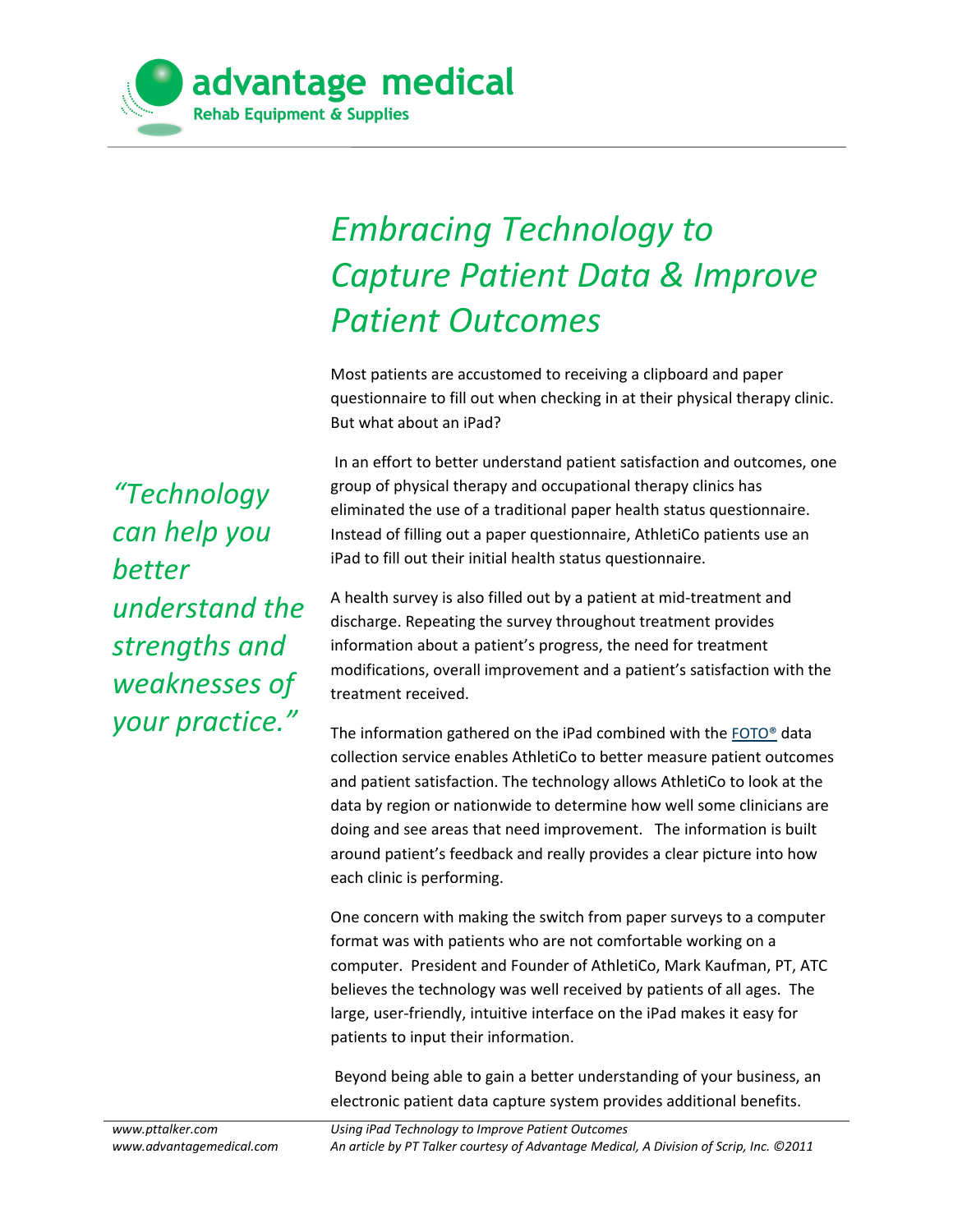

Physical therapists no longer have to dig through a paper file to find specific information. Files are accessed online and a simple search allows staff to find specific information in an instant. The need for support staff to input patient information into the systems is reduced as well.

The electronic patient data collection also allows physical therapists more time to focus on the patient instead of paperwork. Information is also easier to share with other physical therapists at any clinic location.

*"To make improvements, you need to first benchmark where your business stands today. Technology helps you do this"*

*To learn more about using an iPad and FOTO technology at your practice by listening to the full podcast with Mark Kaufman, PT, ATC, AthletiCo Founder and President at PTTalker.com.*